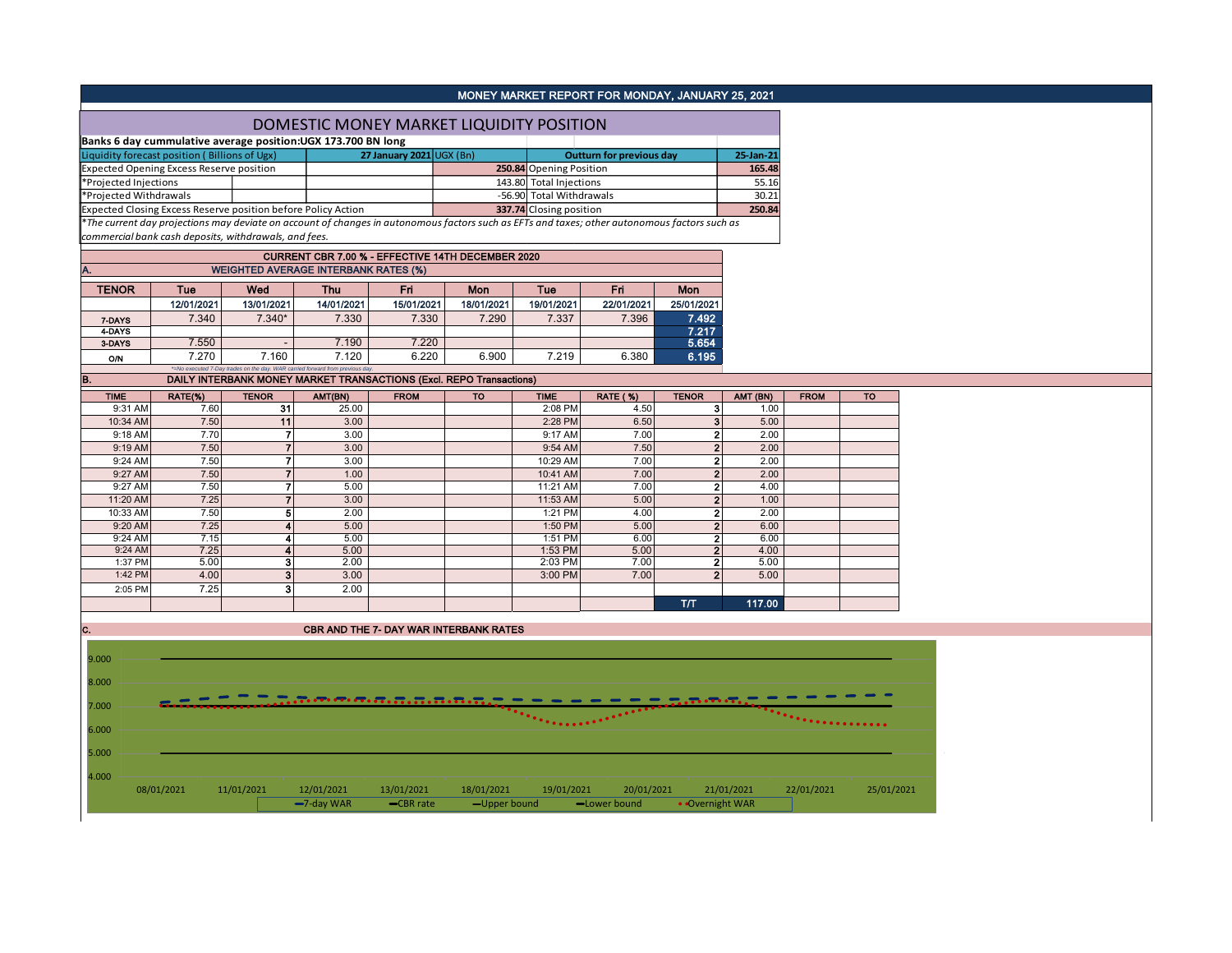|                  | MONETARY POLICY OPERATIONS MATURITIES PROFILE: (28 JAN 2021 - 25 FEB 2021)     |             |                                                                                 |             |             |              |  |  |  |  |  |
|------------------|--------------------------------------------------------------------------------|-------------|---------------------------------------------------------------------------------|-------------|-------------|--------------|--|--|--|--|--|
| ID.              |                                                                                |             |                                                                                 |             |             |              |  |  |  |  |  |
| <b>DATE</b>      | <b>THUR</b>                                                                    | <b>THUR</b> | <b>THUR</b>                                                                     | <b>THUR</b> | <b>THUR</b> | <b>TOTAL</b> |  |  |  |  |  |
|                  | 28-Jan-21                                                                      | 04-Feb-21   | 11-Feb-21                                                                       | 18-Feb-21   | 25-Feb-21   |              |  |  |  |  |  |
| <b>REPO</b>      | 355.48                                                                         |             |                                                                                 |             |             | 355.48       |  |  |  |  |  |
| <b>REV REPO</b>  |                                                                                |             |                                                                                 | -           |             |              |  |  |  |  |  |
| <b>DEPO AUCT</b> | 45.46                                                                          | 7.00        |                                                                                 | 139.38      |             | 191.84       |  |  |  |  |  |
| <b>TOTALS</b>    | 400.94                                                                         | 7.00        | <b>Service</b>                                                                  | 139.38      | <b>COLL</b> | 547.32       |  |  |  |  |  |
|                  | Total O/S Deposit Auction balances held by BOU up to 18 MARCH 2021: UGX 294 BN |             |                                                                                 |             |             |              |  |  |  |  |  |
|                  |                                                                                |             | Total O/S Repo, Reverse Repo & Deposit Auction balances held by BOU: UGX 649 BN |             |             |              |  |  |  |  |  |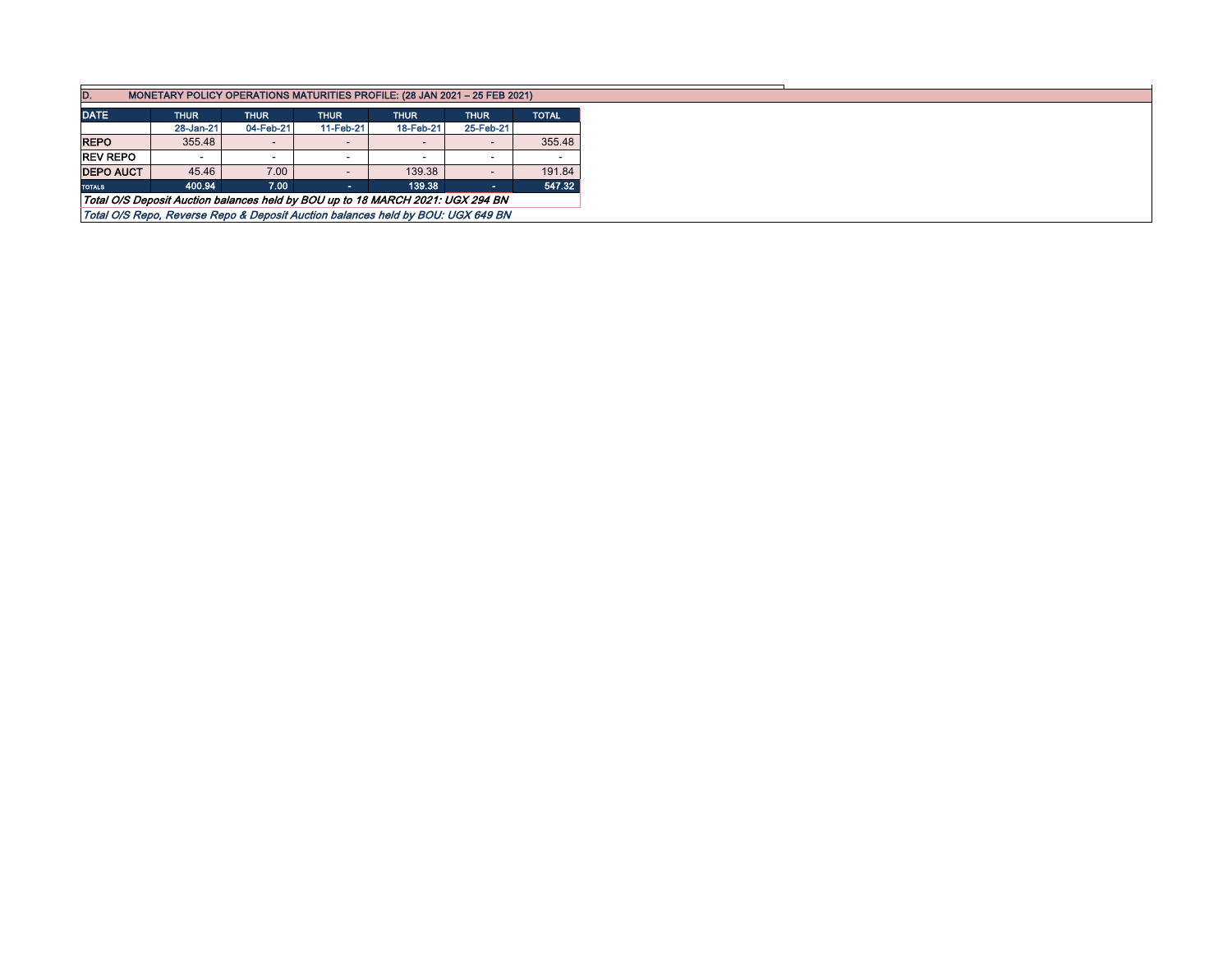|                               | (Ei) STOCK OF TREASURY SECURITIES           |                                     |                                                                                       |                                                                                              | Eii)           | <b>MONETARY POLICY MARKET OPERATIONS</b>       |                |                      |                |                      |                          |       |                |                                   |                |          |
|-------------------------------|---------------------------------------------|-------------------------------------|---------------------------------------------------------------------------------------|----------------------------------------------------------------------------------------------|----------------|------------------------------------------------|----------------|----------------------|----------------|----------------------|--------------------------|-------|----------------|-----------------------------------|----------------|----------|
|                               |                                             | LAST TBIILS ISSUE DATE: 15-JAN-2021 |                                                                                       |                                                                                              |                | (VERTICAL REPOS, REV-REPOS & DEPOSIT AUCTIONS) |                |                      |                |                      |                          |       |                |                                   |                |          |
|                               | On-the-run O/S T-BILL STOCKs (Billions-UGX) |                                     | 5,984.483                                                                             | 27/01/2021                                                                                   | OMO            | <b>ISSUE DATE</b>                              | <b>AMOUNT</b>  | <b>WAR</b>           | <b>RANGE</b>   | <b>TENOR</b>         |                          |       |                |                                   |                |          |
|                               | On-the-run O/S T-BONDSTOCKs(Billions-UGX)   |                                     | 17.446.895                                                                            | 27/01/2021 DAUT                                                                              |                | $23$ -Nov                                      | 385.50         | 7.000                |                |                      |                          |       |                |                                   |                |          |
|                               | TOTAL TBILL & TBOND STOCK- UGX              |                                     | 23,431.378                                                                            |                                                                                              | <b>REPO</b>    | 25-Nov                                         | 309.00         | 7.000                |                |                      |                          |       |                |                                   |                |          |
| O/S=Outstanding               |                                             |                                     |                                                                                       |                                                                                              | <b>REPO</b>    | $26$ -Nov                                      | 1,396.00       | 7.000                |                |                      |                          |       |                |                                   |                |          |
| <b>MATURITY</b>               | TOTAL STOCK   YTM (%)                       |                                     | <b>CHANGE IN</b>                                                                      |                                                                                              | <b>DAUT</b>    | $26$ -Nov                                      | 80.17          | 7.557                |                | 56                   |                          |       |                |                                   |                |          |
|                               | (BN UGX)                                    | <b>AT CUT OFF*</b>                  | YTM (+/-)                                                                             |                                                                                              | <b>DAUT</b>    | $26$ -Nov                                      | 80.17          | 7.557                |                | 56                   |                          |       |                |                                   |                |          |
| 91                            | 76.37                                       | 8.713                               | 0.214                                                                                 |                                                                                              | <b>REVREPO</b> | 01-Dec                                         | 282.00         | 7.000                |                |                      |                          |       |                |                                   |                |          |
| 182                           | 469.55                                      | 10.996                              | 0.096                                                                                 |                                                                                              | <b>REVREPO</b> | 02-Dec                                         | 165.00         | 7.000                |                |                      |                          |       |                |                                   |                |          |
| 364                           | 5,438.56                                    | 14.350                              | 0.350                                                                                 |                                                                                              | <b>REPO</b>    | $03$ -Dec $\cdot$                              | 810.00         | 7.000                |                |                      |                          |       |                |                                   |                |          |
| 2YR                           |                                             | 15.250                              | 0.700                                                                                 |                                                                                              | <b>DAUT</b>    | $03$ -Dec $ -$                                 | 49.97          | 7.254                |                | 28                   |                          |       |                |                                   |                |          |
| 3YR                           |                                             | 15.750                              | 0.250                                                                                 |                                                                                              | <b>DAUT</b>    | $03$ -Dec $\cdot$                              | 44.94          | 7.503                |                | 56                   |                          |       |                |                                   |                |          |
| 5YR                           | 2,131.05                                    | 16.500                              | 1.600                                                                                 |                                                                                              | <b>REPO</b>    | $10$ -Dec $\cdot$                              | 439.00         | 7.000                |                |                      |                          |       |                |                                   |                |          |
| 10YR                          | 8,182.54                                    | 16.150                              | 0.150                                                                                 |                                                                                              | <b>DAUT</b>    | 10-Dec                                         | 45.94          | 7.340                |                | 28                   |                          |       |                |                                   |                |          |
| 15YR                          | 6,343.95                                    | 16.500                              | 1.200                                                                                 |                                                                                              | <b>DAUT</b>    | $10$ -Dec $\vert$                              | 6.92           | 7.503                |                | 56                   |                          |       |                |                                   |                |          |
| 20YR                          | 789.35                                      | 17.500                              |                                                                                       |                                                                                              | <b>REVREPO</b> | 15-Dec                                         | 558.00         | 7.000                |                |                      |                          |       |                |                                   |                |          |
|                               |                                             |                                     | Cut OFF is the lowest price/ highest yield that satisfies the auction awarded amount. |                                                                                              | <b>REPO</b>    | $21$ -Dec $\cdot$                              | 348.50         | 7.000                |                |                      |                          |       |                |                                   |                |          |
|                               |                                             |                                     |                                                                                       |                                                                                              | <b>REPO</b>    | 24-Decl                                        | 350.00         | 7.000                |                |                      |                          |       |                |                                   |                |          |
|                               |                                             |                                     |                                                                                       |                                                                                              | <b>DAUT</b>    | $24$ -Dec $\cdot$                              | 68.31          | 7.590                |                | 56                   |                          |       |                |                                   |                |          |
|                               |                                             |                                     |                                                                                       |                                                                                              | <b>REVREPO</b> | 28-Dec                                         | 963.00         | 7.000                |                |                      |                          |       |                |                                   |                |          |
|                               |                                             |                                     |                                                                                       |                                                                                              | <b>REVREPO</b> | 31-Dec                                         | 384.00         | 7.000                |                |                      |                          |       |                |                                   |                |          |
|                               |                                             |                                     |                                                                                       |                                                                                              | <b>REPO</b>    | $12$ -Jan                                      | 497.00         | 7.000                |                |                      |                          |       |                |                                   |                |          |
|                               |                                             |                                     |                                                                                       |                                                                                              | <b>REPO</b>    | $20 - Jan$                                     | 621.00         | 7.000                |                |                      |                          |       |                |                                   |                |          |
|                               |                                             |                                     |                                                                                       |                                                                                              | <b>REPO</b>    | $21 - Jan$                                     | 355.00         | 7.000                |                |                      |                          |       |                |                                   |                |          |
|                               |                                             |                                     |                                                                                       |                                                                                              | <b>DAUT</b>    | $21$ -Jan $\vert$ -                            | 69.89          | 7.312                |                | 28                   |                          |       |                |                                   |                |          |
|                               |                                             |                                     |                                                                                       |                                                                                              | <b>DAUT</b>    | $21$ -Jan                                      | 100.92         | 7.623                |                | 56                   |                          |       |                |                                   |                |          |
|                               |                                             |                                     |                                                                                       |                                                                                              |                | WAR-Weighted Average Rate                      |                |                      |                |                      |                          |       |                |                                   |                |          |
| H.                            |                                             |                                     |                                                                                       | DAILY SECONDARY MARKET QUOTES (On-the-run GOVERNMENT TREASURY SECURITIES -End of Day Quotes) |                |                                                |                |                      |                |                      |                          |       |                |                                   |                |          |
|                               |                                             | 91 DR                               |                                                                                       | <b>T-BILLS</b><br><b>182 DR</b>                                                              |                | 364 DR                                         | 2YR YTM        |                      | 3YR YTM        |                      | <b>TBONDS</b><br>5YR YTM |       |                | 10YR YTM                          |                | 15YR YTM |
| <b>TENOR</b><br><b>COUPON</b> |                                             | 0.000%                              |                                                                                       | 0.000%                                                                                       | 0.000%         |                                                |                |                      |                |                      |                          |       |                | 17.000%                           |                |          |
| <b>MATURITY DATE</b>          |                                             | 16-Apr-21                           |                                                                                       | 16-Jul-21                                                                                    | 14-Jan-22      | 11.000%<br>13-Apr-23                           |                | 14.000%<br>18-Jan-24 |                | 16.625%<br>27-Aug-26 |                          |       |                | 14.250%<br>03-Apr-31<br>22-Jun-34 |                |          |
|                               |                                             | <b>BID/ASK</b>                      |                                                                                       | <b>BID/ASK</b>                                                                               |                | <b>BID/ASK</b>                                 | <b>BID/ASK</b> |                      | <b>BID/ASK</b> |                      | <b>BID/ASK</b>           |       | <b>BID/ASK</b> |                                   | <b>BID/ASK</b> |          |
| <b>DFCU</b>                   | 8.20                                        | 8.10                                | 9.60                                                                                  | 9.50                                                                                         | 11.60          | 11.50                                          | 15.00          | 14.90                | 15.05          | 14.95                | 16.00                    | 15.90 | 16.50          | 16.40                             | 16.50          | 16.40    |
| <b>ABSA</b>                   | 9.00                                        | 8.90                                | 11.00                                                                                 | 10.90                                                                                        | 14.00          | 13.90                                          | 15.25          | 15.15                | 15.70          | 15.60                | 15.75                    | 15.65 | 16.35          | 16.25                             | 16.35          | 16.25    |
|                               |                                             |                                     |                                                                                       |                                                                                              |                |                                                |                |                      |                |                      |                          |       |                |                                   |                |          |

| <b>BID/ASK</b>       |                           | <b>BID/ASK</b> |        | <b>BID/ASK</b> |       |        | <b>BID/ASK</b> |        | <b>BID/ASK</b> |        | <b>BIDIASK</b> |       | <b>BID/ASK</b> |       | <b>BID/ASK</b> |       |  |
|----------------------|---------------------------|----------------|--------|----------------|-------|--------|----------------|--------|----------------|--------|----------------|-------|----------------|-------|----------------|-------|--|
| <b>DFCU</b>          | 8.20                      | 8.10           | 9.60   | 9.50           | 11.60 | 11.50  | 15.00          | 14.90  | 15.05          | 14.95  | 16.00          | 15.90 | 16.50          | 16.40 | 16.50          | 16.40 |  |
| <b>ABSA</b>          | 9.00                      | 8.90           | 11.00  | 10.90          | 14.00 | 13.90  | 15.25          | 15.15  | 15.70          | 15.60  | 15.75          | 15.65 | 16.35          | 16.25 | 16.35          | 16.25 |  |
| CRDU                 | 9.00                      | 8.90           | 11.00  | 10.90          | 14.00 | 13.90  | 15.20          | 15.10  | 15.50          | 15.40  | 15.80          | 15.70 | 15.75          | 15.65 | 15.90          | 15.80 |  |
| <b>HFBU</b>          | 8.50                      | 8.40           | 9.50   | 9.40           | 13.95 | 13.85  | 14.85          | 14.75  | 15.70          | 15.60  | 16.25          | 16.15 | 16.00          | 15.90 | 16.15          | 16.05 |  |
| <b>SCBU</b>          | 8.75                      | 8.65           | 11.10  | 11.00          | 13.50 | 13.40  | 14.25          | 14.15  | 15.40          | 15.30  | 15.60          | 15.50 | 16.20          | 16.10 | 16.30          | 16.20 |  |
| <b>STBB</b>          | 9.00                      | 8.90           | 11.00  | 10.90          | 13.75 | 13.65  | 15.00          | 14.90  | 15.25          | 15.15  | 15.60          | 15.50 | 15.60          | 15.50 | 15.75          | 15.65 |  |
| <b>RODA</b>          | 8.80                      | 8.70           | 11.05  | 10.95          | 14.45 | 14.35  | 15.00          | 14.90  | 15.25          | 15.15  | 15.80          | 15.70 | 15.70          | 15.60 | 15.85          | 15.75 |  |
| Av. Bid              |                           | 8.75           |        | 10.61          | 13.61 |        | 14.94          |        | 15.41          |        | 15.83          |       | 16.01          |       | 16.11          |       |  |
| Av. Ask              |                           | 8.65           |        | 10.51          | 13.51 |        | 14.84          |        |                | 15.31  |                | 15.73 |                | 15.91 |                | 16.01 |  |
| <b>Sec Mkt Yield</b> | 10.557<br>13.557<br>8.700 |                | 14.886 |                |       | 15.357 |                | 15.779 |                | 15.964 | 16.064         |       |                |       |                |       |  |
| BestBid              | 9.00<br>11.10<br>14.45    |                | 15.25  |                | 15.70 |        | 16.25          |        | 16.50          |        | 16.50          |       |                |       |                |       |  |
| <b>BestAsk</b>       |                           | 8.10           |        | 9.40           | 11.50 |        |                | 14.15  |                | 14.95  |                | 15.50 |                | 15.50 |                | 15.65 |  |
|                      |                           |                |        |                |       |        |                |        |                |        |                |       |                |       |                |       |  |

| <b>VALUE DATE</b> | <b>SECURITY COUPON/ MAT DATE</b> | <b>MMY</b> | <b>YTM</b> | AMOUNT (FV)    | <b>AMOUNT (COST)</b> | <b>SELLER</b> | <b>BUYER</b> |
|-------------------|----------------------------------|------------|------------|----------------|----------------------|---------------|--------------|
| 25-JAN            | 0.000% 30-DEC-2021               | 13,819     | 13,885     | 7.000.000.000  | 6.203.750.000        |               |              |
| 25-JAN            | 0.000% 30-DEC-2021               | 13,800     | 13,865     | 3.000.000.000  | 2.659.170.000        |               |              |
| 25-JAN            | 0.000% 14-JAN-2022               | 13.816     | 13.843     | 1.000.000.000  | 881.840.000          |               |              |
| 25-JAN            | 0.000% 30-DEC-2021               | 13,750     | 13.814     | 7.000.000.000  | 6.207.320.000        |               |              |
| 25-JAN            | 0.000% 16-DEC-2021               | 13,601     | 13,699     | 3.000.000.000  | 2.675.940.000        |               |              |
| 25-JAN            | 0.000% 14-JAN-2022               | 13,650     | 13,677     | 1.000.000.000  | 883,090,000          |               |              |
| 25-JAN            | 0.000% 14-JAN-2022               | 13,500     | 13.526     | 487.800.000    | 431.327.394          |               |              |
| 25-JAN            | 0.000% 14-JAN-2022               | 13.399     | 13.425     | 1.000.000.000  | 884,990,000          |               |              |
| 25-JAN            | 0.000% 14-JAN-2022               | 13.399     | 13.425     | 1.000.000.000  | 884.990.000          |               |              |
| 25-JAN            | 0.000% 14-JAN-2022               | 13.299     | 13.325     | 512,200,000    | 453.681.150          |               |              |
| 25-JAN            | 0.000% 30-DEC-2021               | 13.191     | 13,250     | 10.000.000.000 | 8.908.600.000        |               |              |
| 25-JAN            | 0.000% 30-DEC-2021               | 12.711     | 12.767     | 1.118.000.000  | 999.950.380          |               |              |
| $- - - - - - -$   | . <b></b>                        |            | $ -$       | .              | 1.22 1.22 1.22 1.22  |               |              |